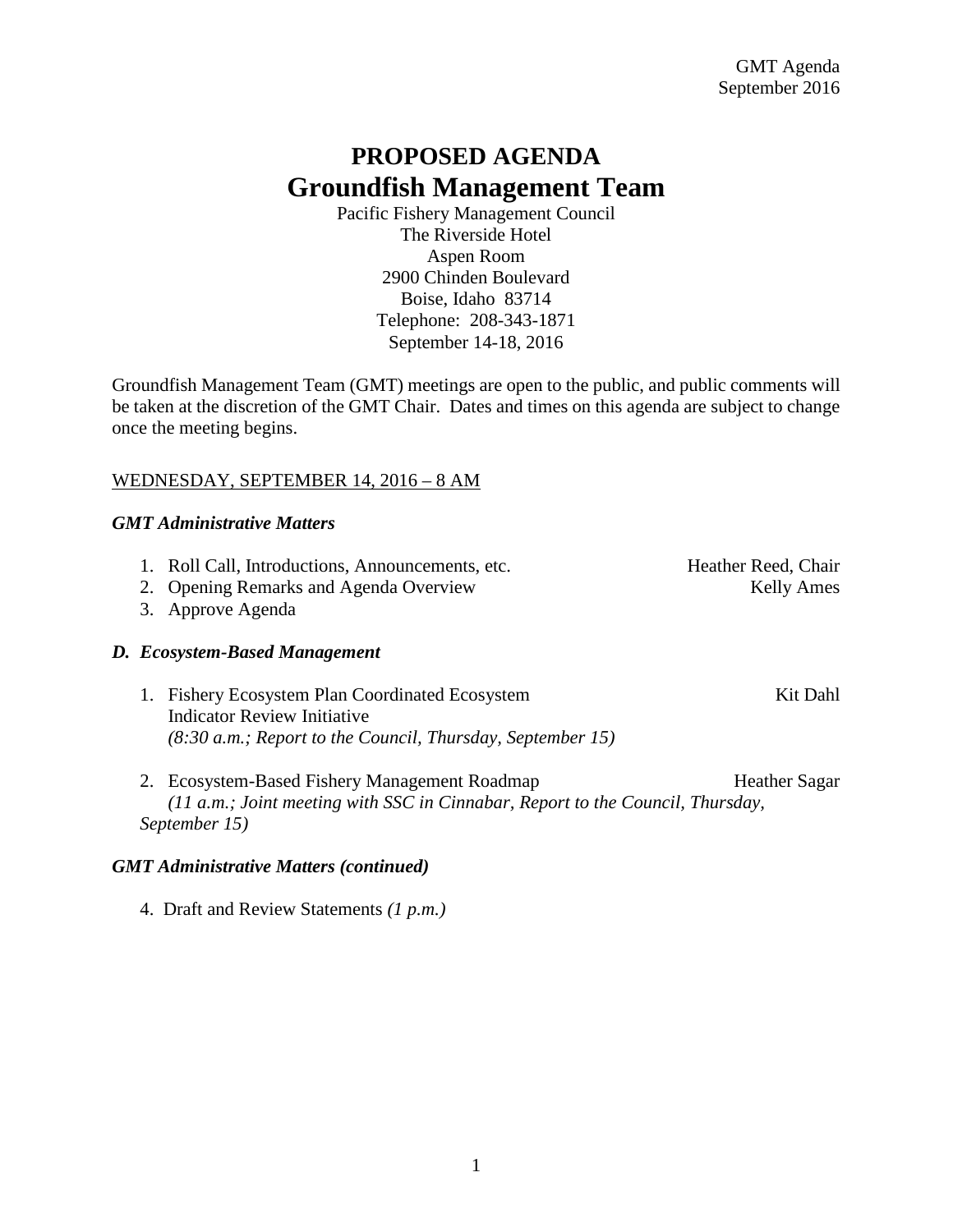## THURSDAY, SEPTEMBER 15, 2016 – 8 AM

## *GMT Administrative Matters (continued)*

5. Draft and Review Statements

## *F. Groundfish Management (continued)*

- 5. 5-Year Catch Share Program and Intersector Allocation Review Update Jim Seger *(9 a.m.; Report to the Council Saturday, September 17)*
- 2. Methodology Review Preliminary Topic Selection Kelly Ames, GMT *(10 a.m.; Joint session with the SSC in the Cinnabar room, Report to the Council, Friday, September 16)*
- 3. 2017-2018 Harvest Specifications and Management Measures Rulemaking Update and Clarifications Kelly Ames *(1 p.m.; Report to the Council Saturday, September 17)*
- 6. Inseason Management Final Action Jessi Doerpinghaus *(1:30 p.m.; Report to the Council Sunday, September 18)*

#### *GMT Administrative Matters (continued)*

6. Draft and Review Statements *(3 p.m.)* 

#### FRIDAY, SEPTEMBER 16, 2016 – 8 AM

#### *GMT Administrative Matters (continued)*

7. Draft and Review Statements

#### *F. Groundfish Management (continued)*

- 4. Scoping of Trawl Sector Quota Pounds Trading Trading Brett Wiedoff *(8:30 a.m.; Report to the Council Saturday, September 17)*
- 8. Mid-Biennium Annual Catch Limit Adjustment and Rebuilding Harvest Rate Adjustment Policies **Solution** John DeVore *(10:00 a.m.; Report to the Council Sunday, September 18)*
- 7. Amendment 21 At-Sea Sector Set-asides Final Action Jessi Doerpinghaus *(11 a.m.; Report to the Council Sunday, September 18)*